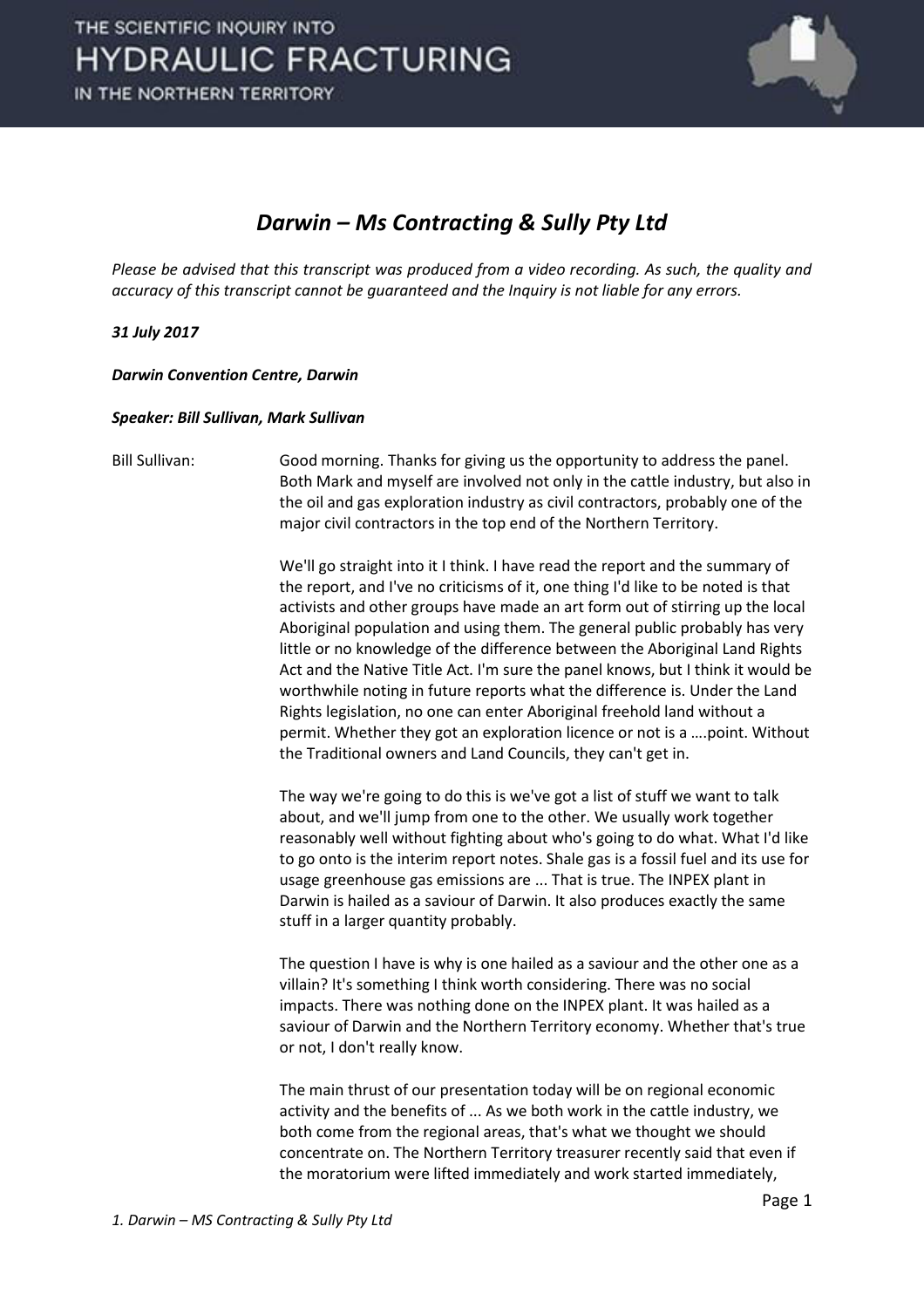

there would be no benefit to the Northern Territory economy for the next four years. We dispute that. It's absolute fabrication.

.... of which government forward estimates run out for four years, so if the government was fair dinkum about framing a budget, they would be looking to put stuff in their forward estimates. We dispute the fact that there would be no economic benefit whatsoever to it. I'll just hand over to Mark now because he can give you a bit on the economic stuff or do you want me to do this little bit at the bottom of the page?

Mark Sullivan: No, no. We'll stay on the economic benefits. Do you want to do that bit?

Bill Sullivan: Yep.

Mark Sullivan: As Bill just said, if the moratorium was lifted, MS Contracting has clients that could spend more than 30 million in the first dry season, being 2018. Planning would happen over the wet season, and we'd be in operation by April of next year. All of this would go into a local economy as contractors employ people, purchase goods and services, etc. Everyone that we employ, all the services that we use are all local. Everything is local.

> That's one of our big things when we operate, and it's one of our challenges we do have with oil and gas companies is using local because generally, the oil and gas companies are from East Coast. When they come up here to operate, they fly in/fly out a lot of their people. We've done the last five years in trying to change that, and which we have. We've had a good success rate with those guys, and we've built a very good relationship.

 Also, you have your drillers, etc, that would come from the East Coast and so forth, but in time, progressing down the track, the likes of drilling operators and so forth would, I would dare say, reside in the Northern Territory and set up offices, etc. and also employ local. There's a drilling pipe company that was in Darwin as last year operating, which I just can't think of their name-

Bill Sullivan: I can't think of their name either.

Mark Sullivan: Now.

Bill Sullivan: But they were here.

Mark Sullivan: They had to shut down because of the close of the operation basically. They shut their business down, shut their doors, put all their staff off, etc. That's one example of where it's hit the economic side of it.

Bill Sullivan: If I could just cut in there. The other example is that we also shut our doors. We put a heap of people off. We could have had anything up to 80 people working in 2016.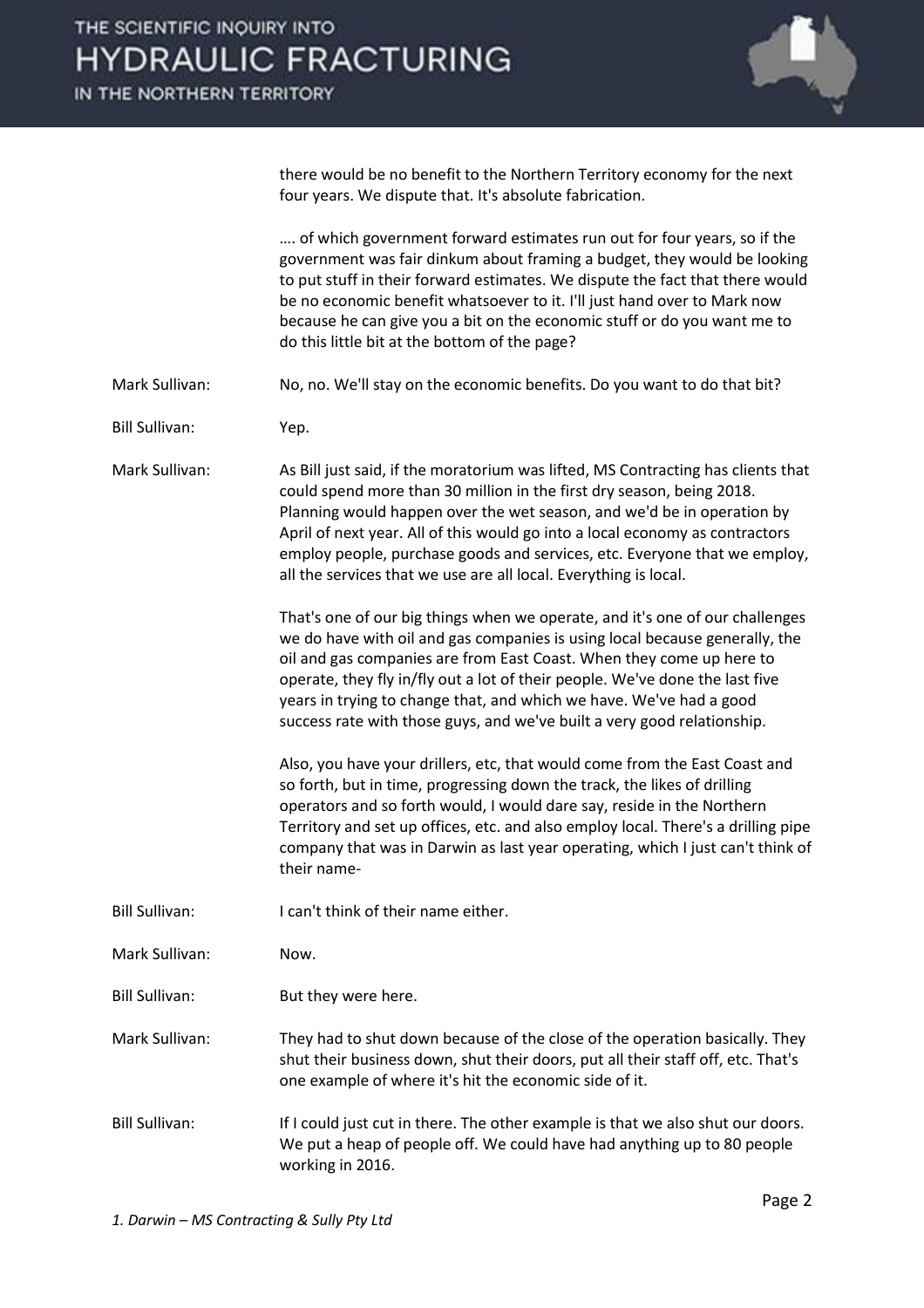IN THE NORTHERN TERRITORY



Mark Sullivan: Just on that note there, we operate a lot with Pangaea, which you'd be familiar with. In late 2015, we were in the planning stages of constructing a bitumen road on the Western Creek Road, which services about 13 pastoral properties on that road there. Now it's not only just for that. The idea of it was to seal that road so we could get wet season access and operate 12 months, year round. Obviously, that would then provide all year round access to those pastoral properties and other people wanting to go through those areas. That road was going to be budgeted anywhere from 80 to 100 million. That would be then injected into the local economy, transform the lives of the operations and the businesses down that road, not only just the explorer.

> As exploration moves into production, petroleum companies will be building infrastructure, roads, communications, etc, which will benefit the region and people who live there. In the calendar years of 2014 and '15, MS Contracting had a turnover of 40 million from the gas exploration alone, all of which is spent locally within the Northern Territory.

> Just to flip from one page to the other now, this is just going back on some concerns that were noted in the report. The loss of habitat and the spread of weeds, land contamination and the impact of stock movements as a result of roads, pipelines and well paths is noted as a concern. In order to find a comparative example of this type of environment, there needs to be a similar situation to compare.

> We used the Cooper Basin. It's an area which can be compared to the Northern Territory for the reasons being that the pastoral industry and the social environments are similar scale to the Northern Territory. The reference in my written submission, provided by Epsilon Station in the Cooper Basin, outlines the benefits of the infrastructure provided by oil and gas operations on their property. It also highlights the relationship they have developed with the oil and gas operators over the past four decades. This is the type of situation that's used for an example of the Northern Territory as it is most similar in the areas of pastoral, social environment and the development stage and the lifestyle. In other words, basically, within the whole operations in Australia where oil and gas is performed, the Cooper is the most similar to the Northern Territory.

 There's also a mention regarding the increase of risk of fire due to the increase of activity in the areas of oil and gas operations. The additional development of roads and infrastructure will only add to the control aids of fire management. As a pastoralist, any road on my property is an asset and maintained as a fire management and control aid. By no means, me, as a pastoralist, would I deter anyone from putting a road in on my property.

Bill Sullivan: Just to go further on on that point, all pastoral properties put in fire breaks. The more you got, the better. If you get a wild fire come through from unused land next door, such as a national park, it can wipe your entire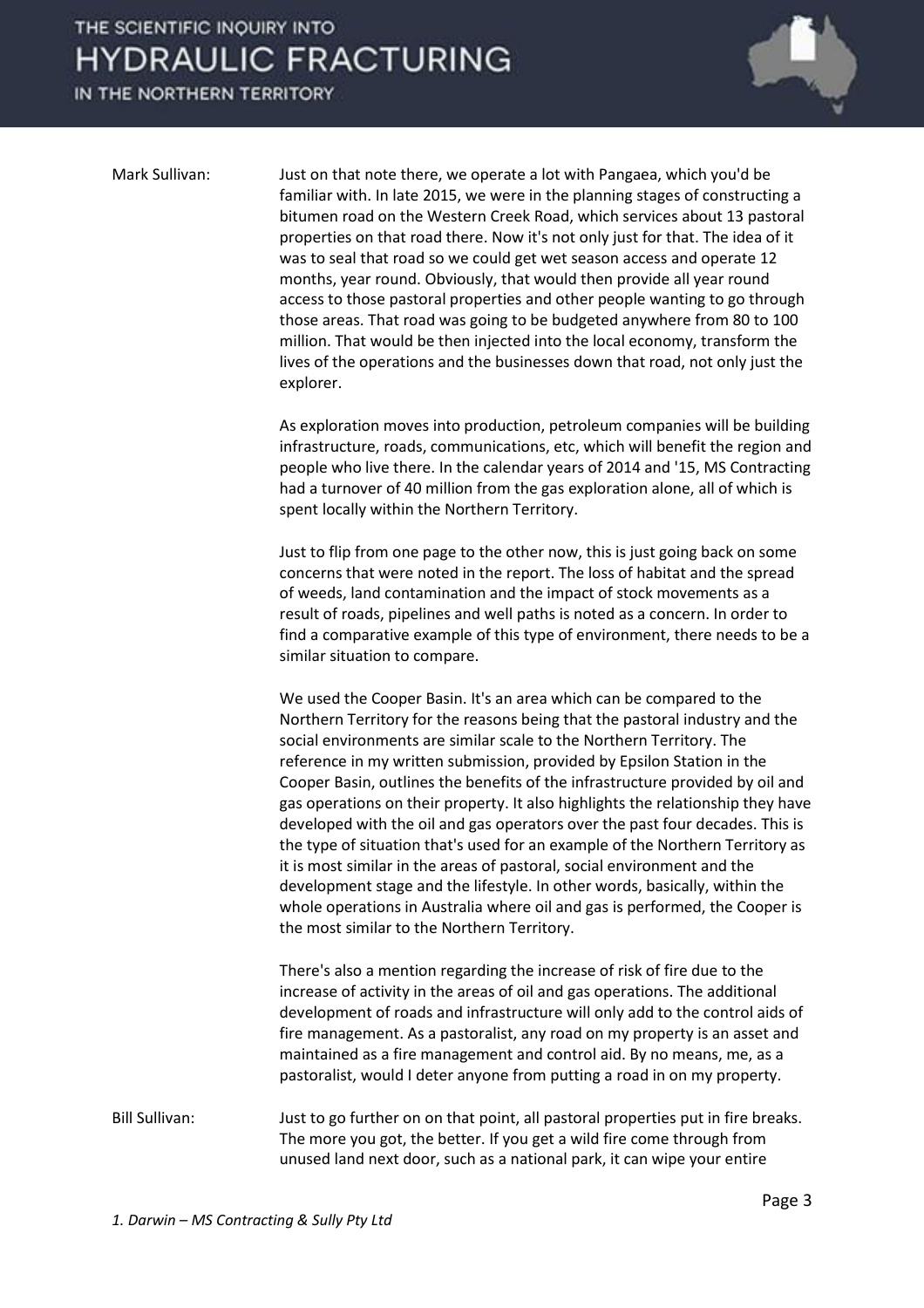IN THE NORTHERN TERRITORY



property out. You might have 30/40,000 head of cattle left with no grass. The more fire breaks that you can burn back off, the better. For fire management, the more fire breaks that you can use to control burn of discrete areas is also much better. The more roads, the more fence lines you've got created, the better.

Mark Sullivan: Do you want me to jump on that?

Bill Sullivan: Yeah.

Bill Sullivan: No Aboriginal economic activity is vital for communities. I've been 50 years in the Northern Territory. I've been around Aboriginal people all of my life and I mean real people doing real things. We've employed them. We've worked with them. We train them. We do various things with them. The unemployment and the poverty in Aboriginal communities across Northern Australia is endemic, but it's probably worse in the top end of the Northern Territory, the Centre and the Kimberley.

> There is no viable employment opportunities out there except in regions where you may find oil and gas. In 2015, Pangaea funded a half a million dollar training programme for 16 Aboriginal people, which MS Contracting run at Flying Fox Station, where we have a set up there of 32 rooms, kitchens, etc. It's a registered boarding house. Food operation there with NT Health. We run that programme there for six weeks. Everyone who came into it graduated except for one, who got ill …..had to go home. They were all offered jobs. They're all going in ... The programme was run both at Flying Fox Station and at the Pangaea drill sites, at our camp. They done some onsite stuff there as well.

 They were all offered jobs. Then it was announced that if the Labour Party won government in the Northern Territory, they would impose a moratorium and therefore the whole project was cancelled and therefore there were no jobs available. Every oil and gas company that we work with ... We work mainly with four of the biggest ones around the Northern Territory ... Have all made the commitment to us that they will continue using that programme as a model to train Aboriginal people and offer employment. They won't get full employment anywhere, but it will help. It certainly will.

 We can also train non-Aboriginal people on the oil and gas exploration industry as well, and that is badly needed because most of the civil operators, such as truck drivers, grader operators, whatever you get, are trained in town. They have no knowledge of living in a remote camp or operating in remote conditions. If we can actually train people out there, we will have regional employment opportunities in a great number.

Mark Sullivan: Just moving from that onto pastoralist sector. Pastoralists should be able to profit from their activity on their land, but should not be able to veto access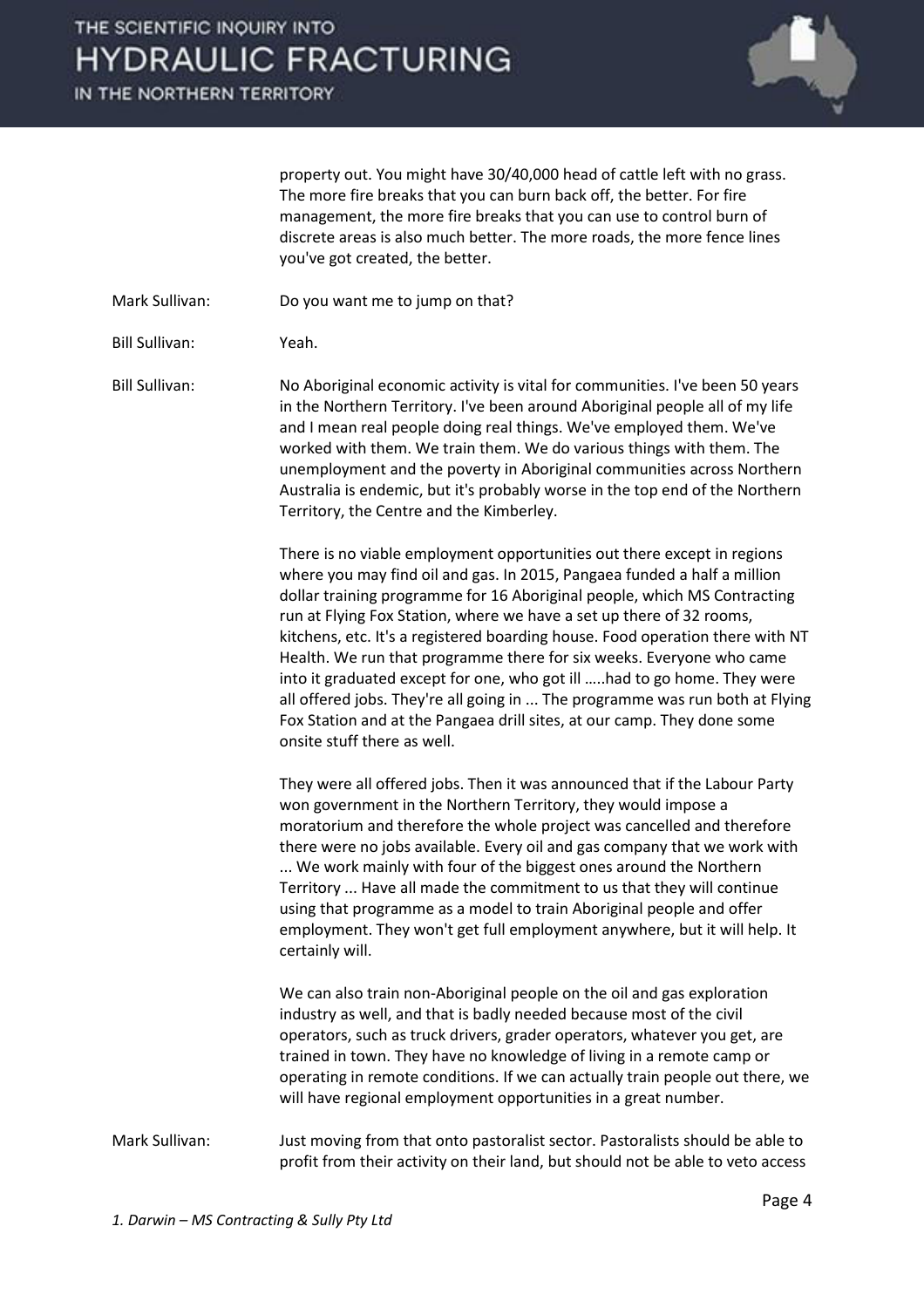|                       | to the underground resources that have been legitimately purchased by<br>others. This would be consistent of a secondary boycott. However, a<br>percentage of the profits from production would give owners a second<br>income that would help alleviate the volatility of seasons, prices, coupled<br>with fairly negotiated access agreements would allow both industries to<br>work together. For examples of this, look at the privately owned Epsilon<br>Station, as I discussed earlier on with the reference from those guys in the<br>Cooper Basin.                                                                                                                                                                                                                                                                                                                                 |
|-----------------------|---------------------------------------------------------------------------------------------------------------------------------------------------------------------------------------------------------------------------------------------------------------------------------------------------------------------------------------------------------------------------------------------------------------------------------------------------------------------------------------------------------------------------------------------------------------------------------------------------------------------------------------------------------------------------------------------------------------------------------------------------------------------------------------------------------------------------------------------------------------------------------------------|
| Hon. Justice          | Properly designed resources for regions or royalties for regions, which I<br>think I discussed in my written submission, would see the royalties for each<br>region spent on infrastructure within the region, where's it produced and<br>not syphoned off into city infrastructure to appease voters. This would go a<br>long way towards convincing landholders that the benefits outweigh the<br>disadvantages. I guess an example of that  I was going to talk about that<br>later on, but I might as well touch on this point now.                                                                                                                                                                                                                                                                                                                                                     |
| Rachel Pepper:        | I should just indicate that the next speaker, Mr. Joseph  is not able to<br>attend this morning. He has cancelled or withdrawn, so we have extra time<br>if that would be of assistance.                                                                                                                                                                                                                                                                                                                                                                                                                                                                                                                                                                                                                                                                                                    |
| <b>Bill Sullivan:</b> | Thank you.                                                                                                                                                                                                                                                                                                                                                                                                                                                                                                                                                                                                                                                                                                                                                                                                                                                                                  |
| Mark Sullivan:        | Thank you. Just to put an example down that I guess is  Currently at the<br>moment, down here, the Berrimah Research Farm has been shut down.<br>That's getting converted to residential areas now. On that side of things<br>there, I guess this relates to a social side of things, a social licence. Me, being<br>a pastoralist, a Territorian, etc, who's never been consulted about what<br>happens to that land as such  Whereas the situation we're in and why<br>we're all here today about the oil and gas is that everyone in Australia<br>seems to have a say on what happens where I live. No one has come and<br>consulted me directly on what my thoughts are on what happens in the<br>region where I live, where I've been reared up. Also, I'm right in amongst the<br>same industry what we're here about today is the oil and gas industry in the<br>Northern Territory. |
|                       | I think there's a lot of people from the East Coast of Australia that are trying<br>to influence people up here that are unaware of the situation and so forth<br>and trying to mislead them, I would dare say. In the same breath, no one has<br>come and seen me or us in respect about what happens on my doorstep<br>where I live.                                                                                                                                                                                                                                                                                                                                                                                                                                                                                                                                                      |
| <b>Bill Sullivan:</b> | Just going on from that and talking about the economic impacts on the<br>regions, the contrast between the city and the bush in the Northern<br>Territory is absolutely stark. In the last year, there's been \$100 million spent<br>on a road, Tiger Brennan Drive, to connect Palmerston and Darwin. Now<br>they're going to spend another \$50 million putting in 600 metres of road up<br>Barneson Avenue to access the CBD of a dead-end town. By dead-end town,                                                                                                                                                                                                                                                                                                                                                                                                                       |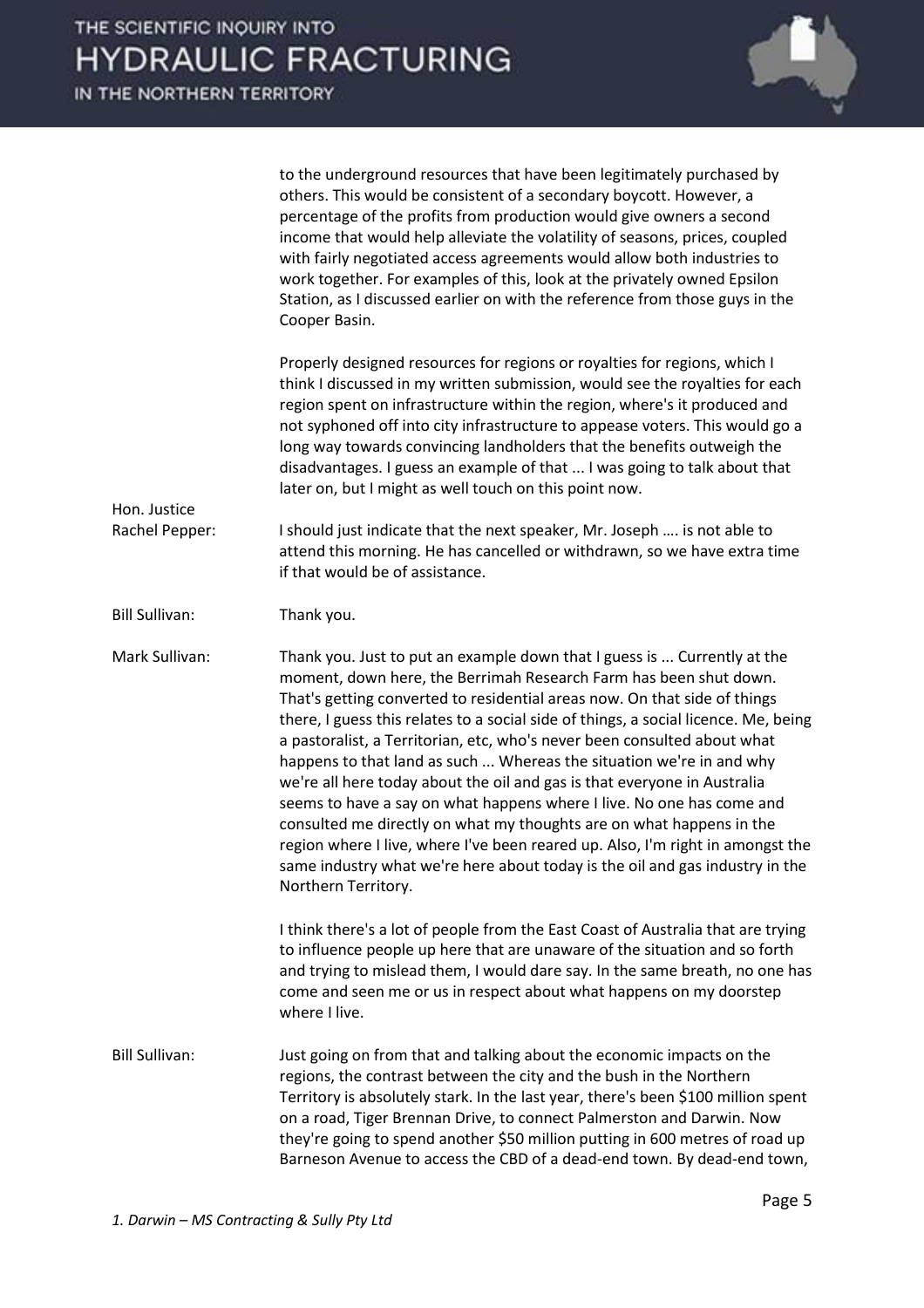

I mean you can't travel through it. It only goes there. You stop, you've got to go back out.

 The amount of people who work in Darwin is not great. The amount of people who live there is not great and, yet, they're going to spend \$150 on interconnecting roads. We cannot drive to town in the wet. Neither can most pastoralists in the Northern Territory. We can't send our cattle to market during the wet. We have the great danger of cattle .. suffocate on likes of Western Creek Road, which is just a dust bowl. We put six decks of cattle on that road and we travel for four hours to get to the bitumen. It's not a good animal welfare practise by any means.

 The money gets spent here, and this goes back to the resources for regions. It also goes back to the fact that, as we mentioned earlier with the Western Creek Road, exploration companies and oil and gas production companies, when they come into a region, will build infrastructure. It's well known. Every mine that's been built in the Northern Territory has a bitumen road run to it. The government hasn't built it.

 The funny thing about the bush, if you're a pastoralist, if you're a miner or you're a driller and you want to operate a business, you must build all of your own infrastructure. Yet, if you come to the city, it's all built for you from the money that is actually made from the people who live outside the city. The city does not actually make anything. Everything that you need in the city comes from outside of the city, comes out of the regions. There are no mines. There are no farms. There are no beef producers inside a city. It all comes from outside the city, but all the money is spent in the city.

 What we're on about is actually decentralising or trying to decentralise the Northern Territory and get some activity. The towns of Larrimah, Daly Waters, etc, when I first came to the Territory, they were thriving little towns. They had a race meeting every year. They had social events. Larrimah now has one pub. That's it. It used to have a police station. There's no police station in the area. Daly Waters is the same. There's about five people live there.

 These towns are right in the middle of the basin. They could be service hubs for all that area and generate economic activity through that area. It would mean that there's a possibility a health clinic might even start up there again one day or maybe a school will start up there one day. They used to have a school in Daly Waters. It was shut down because the population moved. Everything is Darwin centric. It is all centred here. Once you get past Noonamah, that's it. You can't even get a mobile phone.

 Where Mark's got his property down at Flying Fox, the internet is so slow the kids can't download their school work. We need those things fixed. The only big future on the horizon for fixing those things is gas. We've got to have some sort of a project out there. I think I've mentioned in my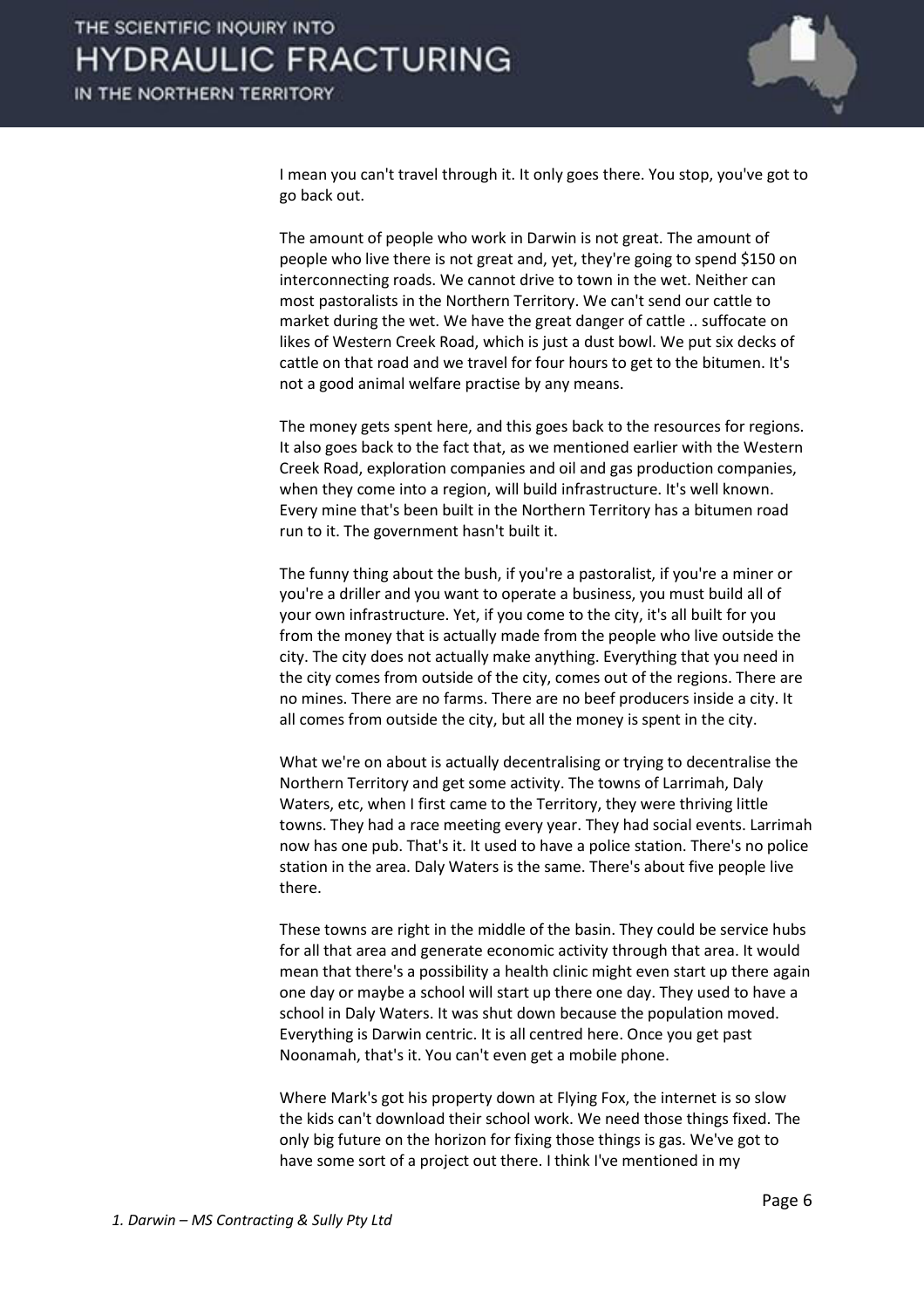

submission, the pipeline that's currently being built from Tennant Creek to Mount Isa. The .... Phosphate Mine is right on the edge of it.

|                       | If we want agriculture in North Australia, we've got to have fertiliser.<br>Nitrogen is made out of gas. Urea is the biggest fertiliser we use. The next<br>one is superphosphate. It will be shipped into trucks, put on a ship and sent<br>overseas to be processed, and we'll bring it back. Where is the sense in that?<br>We've got a pipeline with gas going past. They can process it themselves.<br>Another big phosphate mine just out of Mount Isa can do exactly the same<br>thing. In fact, Incitec is one of the biggest customers on the new gas line<br>already for the superphosphate mine outside of Mount Isa. This is Australia's<br>and Northern Territory's problem. We dig it up, we send it overseas, and<br>then we buy it back. Before I get carried away, you can go on. |
|-----------------------|----------------------------------------------------------------------------------------------------------------------------------------------------------------------------------------------------------------------------------------------------------------------------------------------------------------------------------------------------------------------------------------------------------------------------------------------------------------------------------------------------------------------------------------------------------------------------------------------------------------------------------------------------------------------------------------------------------------------------------------------------------------------------------------------------|
| Mark Sullivan:        | I guess finally on the MS Contracting's side and also Flying Fox site and Bill's<br>site, etc, as being one of the major players in providing civil service, etc<br>Not only that. We provide numerous services to the petroleum exploration<br>industry in the Territory. We have not been contacted by the consultants<br>that are handling the social and economic impacts. At the moment, I can't<br>think of their name right off of the top of my head.                                                                                                                                                                                                                                                                                                                                      |
| Hon. Justice          |                                                                                                                                                                                                                                                                                                                                                                                                                                                                                                                                                                                                                                                                                                                                                                                                    |
| Rachel Pepper:        | Kofe.                                                                                                                                                                                                                                                                                                                                                                                                                                                                                                                                                                                                                                                                                                                                                                                              |
| <b>Bill Sullivan:</b> | And the economic ones. I did-                                                                                                                                                                                                                                                                                                                                                                                                                                                                                                                                                                                                                                                                                                                                                                      |
| Hon. Justice          |                                                                                                                                                                                                                                                                                                                                                                                                                                                                                                                                                                                                                                                                                                                                                                                                    |
| Rachel Pepper:        | Asel Alan                                                                                                                                                                                                                                                                                                                                                                                                                                                                                                                                                                                                                                                                                                                                                                                          |
| <b>Bill Sullivan:</b> | They noted that you'd contacted them. We haven't received any contact<br>whatsoever.                                                                                                                                                                                                                                                                                                                                                                                                                                                                                                                                                                                                                                                                                                               |
| Mark Sullivan:        | We'd definitely like to sit up in front of those guys and have a chat about<br>these issues. It relates back to what I said earlier on is that we haven't been<br>contacted or no one's consulted us at all on what happens basically on my<br>doorstep.                                                                                                                                                                                                                                                                                                                                                                                                                                                                                                                                           |
| <b>Bill Sullivan:</b> | I just noted some comments here on the water usage on fracking in the<br>report and I'm not disputing that whatsoever, but I just wondered whether<br>the panel actually realises that the water usage, fracking a well or fracking<br>the entire Beetaloo Basin, is probably less than we waste in Darwin on<br>swimming pools and washing motor cars and sprinklers left running during<br>the wet on the roads and on the parks, etc. It happens in every city in the<br>world I guess.                                                                                                                                                                                                                                                                                                         |
|                       | The other thing, we have 2.2 million cattle in the Northern Territory<br>approximately. At an average of 40 litres per animal per day, that's 88<br>megaliters per day we use. A station like Beetaloo Itself, Beetaloo Station<br>runs about 80,000 head of cattle. That's 8.2 megaliters per day that they                                                                                                                                                                                                                                                                                                                                                                                                                                                                                       |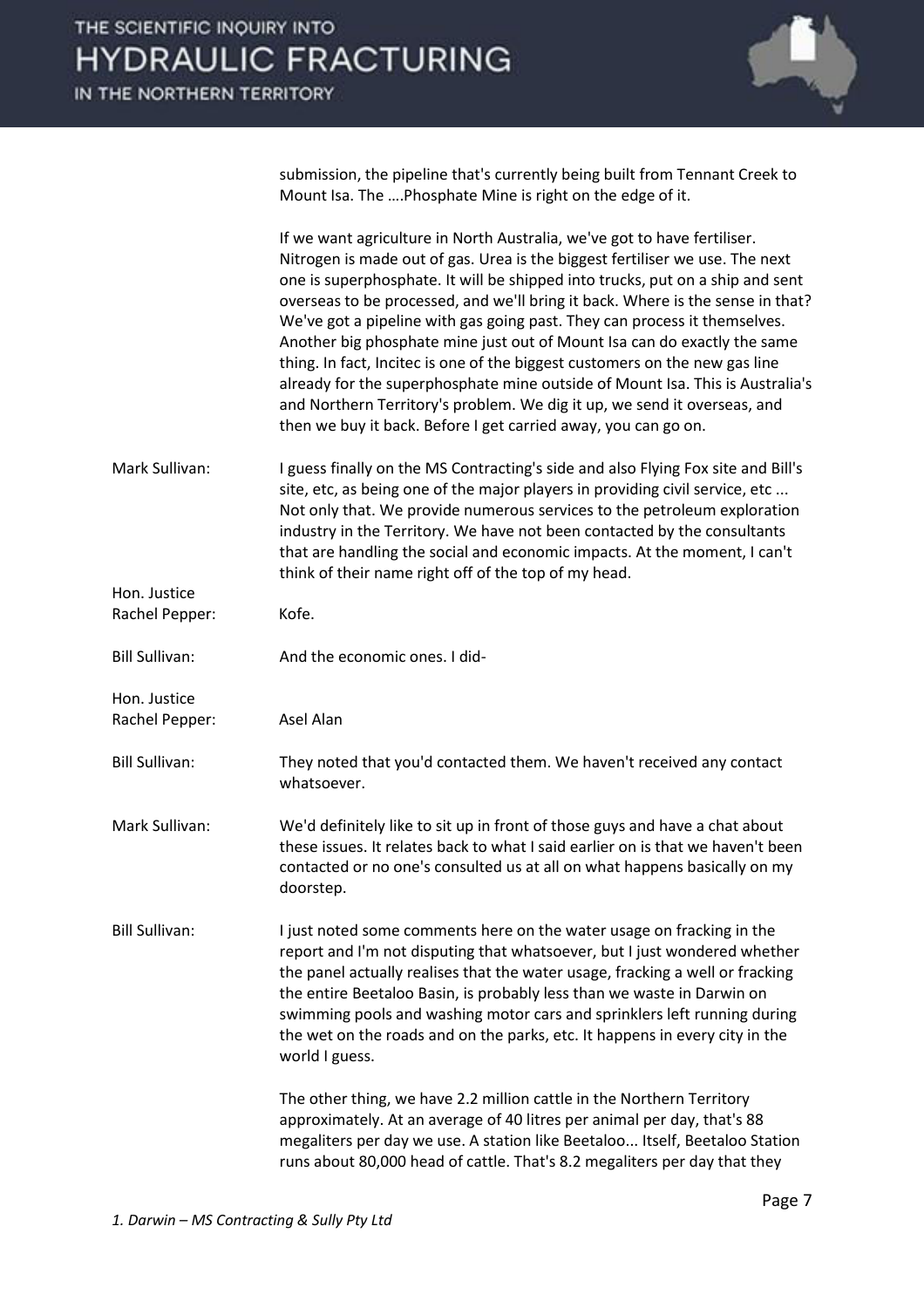

actually drink. That's besides wastage of overflowing........evaporation, which is about 40% in open-top...in the Northern Territory. That's 1,168 megaliters a year just on one cattle station. When you put it in context with the amount that's used for fracking, it's not a great amount of water. I hope we all know, water is reusable.

| The other thing, going back onto the resources, is recently the United           |
|----------------------------------------------------------------------------------|
| Nations Demographic Report states that over the next 70 years, which is less     |
| than my lifetime  I've been around longer than that. The planet will             |
| increase by 2.7 billion people. By 2060, the Australian population is forecast   |
| to reach 40 million. We have to find the resources to support those people.      |
| Someone has to support it somewhere. They have to have energy, food,             |
| clothing, shelter and all the other things that go along with it. Locking up our |
| resources in the ground is just a recipe for disaster for the future. It's as    |
| simple as that. Even someone as dumb as I can work that one out.                 |

 I noticed also in the report about renewable energy. Renewable energy may have a part to play in the future of those 2.7 billion people that are going to come along in the next 70 years, but without oil, gas and mines, you can't build a renewable. Not one single renewable can be built unless we dig up the minerals first. Even the great touted batteries going into South Australia, we need a mine to dig all the stuff up. There's no renewable energy source in the world that can produce enough energy to make concrete out of limestone. To smelt iron ore, you require a vast amount of heat. It's either coal or gas. There is nothing else I'm afraid. It's as simple as that. It's not my opinion. It's a scientific explanation. You can pump all the windmills into one place in a well. They won't produce enough heat to smelt limestone.

 I guess that's about where we're at. We kept it reasonably brief, thinking we were on a fairly short timescale. We're quite happy, as we said earlier, to take any questions that might pop up.

Rachel Pepper: Thank you. Yes, any questions?

Dr David Jones: Mr. Bill Sullivan.

Bill Sullivan: Bill, yep.

Hon. Justice

Dr David Jones: I've got a question about roads. In the interim report about roads ... landscaping ... various .... I was interested in your comment about fire breaks. When companies go ahead and say, "We're going to build a road," they say, "We're going to have a certain access corridor that we need." I guess could there be any recommendation in there about the minimum effective width to be consistent with being a fire break....

Bill Sullivan: There's several issues that pop up on that. They're all subject to negotiation with the pastoralists. We've been doing this for a number of years on both sides. If an exploration company goes in and says, "We need to access from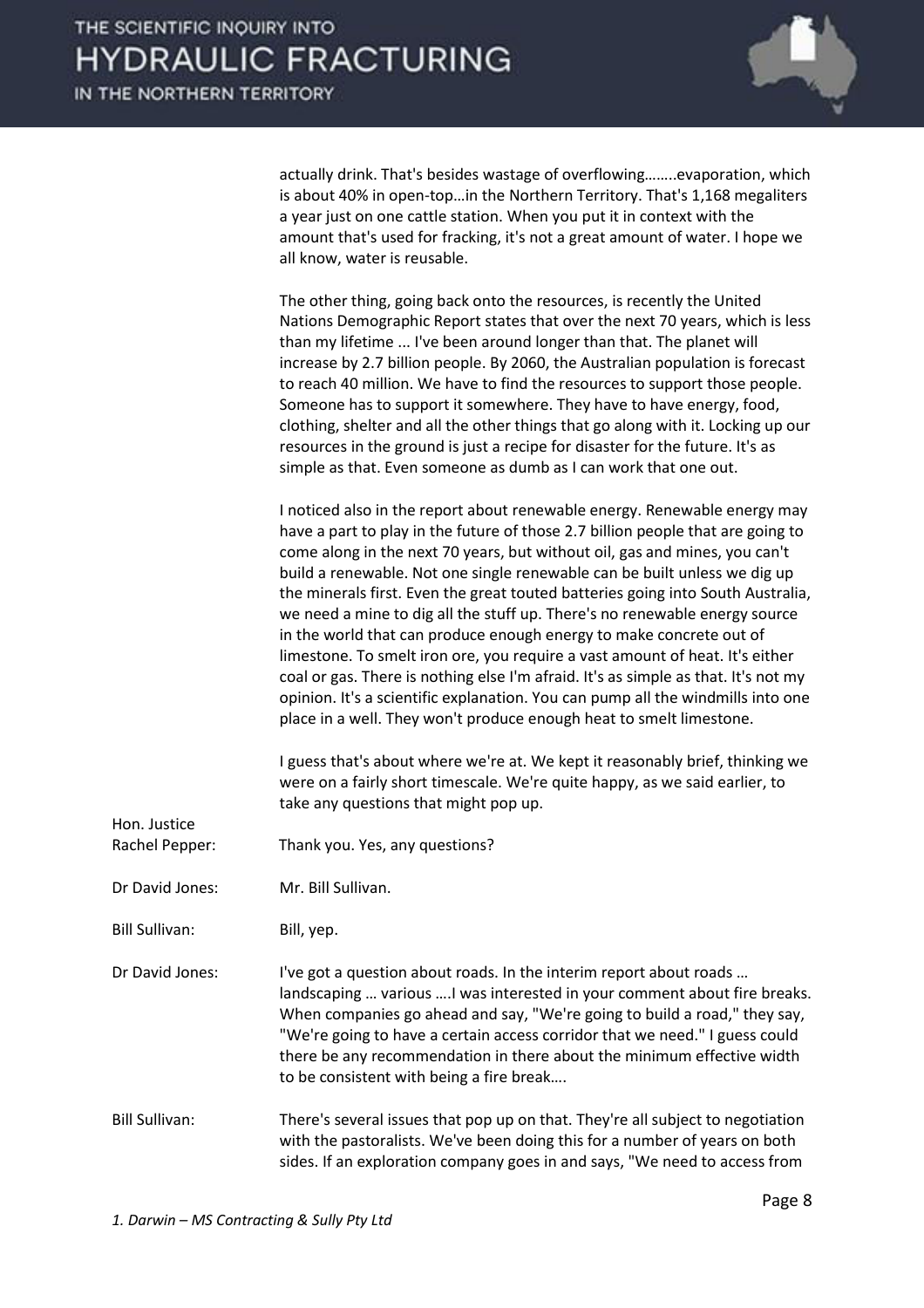

|                                | there to there," we ask the pastoralists which is the best way to go. In MS<br>Contracting's operation, we stick to that rule. In a property just outside of<br>Katherine last year, we changed the route of a road to go past one of their<br>trucking yards. They cut two weeks of their mustering time by us putting<br>that road in and leading it there because it's all very sandy country. They<br>had to walk cattle out there. Couldn't get trucks out. We deviated the road<br>to go past the trucking yard, and the road's still there. It was gravelled. It's<br>packed. It made like a proper road.                                                                                         |
|--------------------------------|----------------------------------------------------------------------------------------------------------------------------------------------------------------------------------------------------------------------------------------------------------------------------------------------------------------------------------------------------------------------------------------------------------------------------------------------------------------------------------------------------------------------------------------------------------------------------------------------------------------------------------------------------------------------------------------------------------|
|                                | Going back onto the fire regimes and the width of the roads, it's negotiable<br>between the pastoralists. The bigger and the better the road you have on a<br>station, the better. If you've got a station with thousands of squared<br>kilometres, are you going to argue between a road that's five metres wide or<br>eight metres wide? The amount of country you lose is negligible. Besides<br>that, the benefits of that road will greatly overcome any of the small amount<br>of grass that you may actually lose.                                                                                                                                                                                |
|                                | The same with those fire regimes. In previous times, I actually served on the<br>Northern Territory Bush Fires Council when I was managing cattle stations.<br>In those days, we used to have regional fire breaks running right from one<br>side of the Northern Territory to the other. They've all been cut out. They're<br>no longer there. The efforts of the Bush Fires Council in the Northern<br>Territory today is flying aeroplanes around to put fires out after they start.<br>Previous years, it used to be on preventing fires starting or getting away.<br>The more fire breaks you've got in, where you can go and burn back offs to<br>prevent a fire from spreading, the better it is. |
| Hon. Justice<br>Rachel Pepper: | Yes.                                                                                                                                                                                                                                                                                                                                                                                                                                                                                                                                                                                                                                                                                                     |
| Dr Vaughan Beck AM:            | You mentioned at the beginning, I think, that there was \$30 million that<br>you'd be able to spend reasonably quickly. Can you kindly just detail what<br>you'd be spending that on and over what timeframe please?                                                                                                                                                                                                                                                                                                                                                                                                                                                                                     |
| Mark Sullivan:                 | Say it was 2018, that would be the 2018 dry season. That would be basically<br>between seismic operations and drilling operations. In the area that we're<br>talking about there, it would be on the  area, which is the Larrimah/Daly<br>Waters area, around me. This is obviously all on the drawing board at the<br>moment. Essentially, if the road that I discussed earlier on that we were<br>going to construct on the Western Creek Road was going to seal that. That's<br>planned to do over two dry seasons. That would be on top of the 30 million.<br>That would be another \$75 million project there.                                                                                      |
| <b>Bill Sullivan:</b>          | I beg your pardon, the money from our point would come down in wages,<br>supplies, fuel, tyres. We've got engineering works in Katherine that builds<br>the cellars and all that sort of stuff. It's spread around fairly well, but the<br>biggest component to us is our wage, fuel and food bill. We'd put 50 in a<br>camp. It's a fairly big build. We'd have probably 20, 30 pieces of machinery<br>on a job.                                                                                                                                                                                                                                                                                        |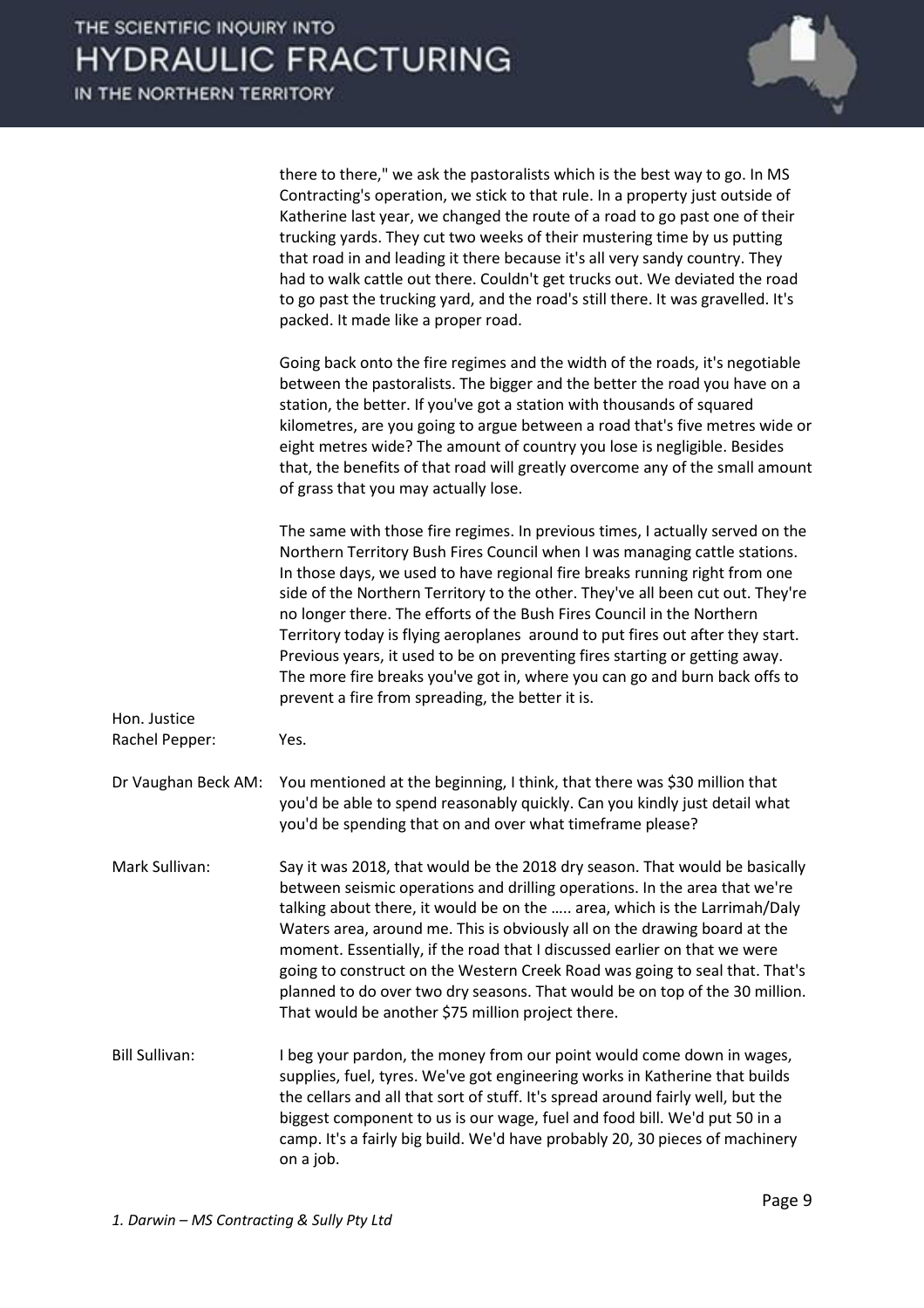IN THE NORTHERN TERRITORY



| Mark Sullivan:        | All that stuff is local.                                                                                                                                                                                                                                                                                                                                                                                                                                                                                                                                                                                                                                                                                                                                 |
|-----------------------|----------------------------------------------------------------------------------------------------------------------------------------------------------------------------------------------------------------------------------------------------------------------------------------------------------------------------------------------------------------------------------------------------------------------------------------------------------------------------------------------------------------------------------------------------------------------------------------------------------------------------------------------------------------------------------------------------------------------------------------------------------|
| Dr Vaughan Beck AM:   | And in terms of workmen, have you employed Aboriginals in the past or<br>would it be a future activity that would be derived from the training<br>programme that Pangaea was establishing?                                                                                                                                                                                                                                                                                                                                                                                                                                                                                                                                                               |
| Mark Sullivan:        | We've employed Aboriginals in the past. For sure.                                                                                                                                                                                                                                                                                                                                                                                                                                                                                                                                                                                                                                                                                                        |
| Dr Vaughan Beck AM:   | Can you just give me an idea of how many?                                                                                                                                                                                                                                                                                                                                                                                                                                                                                                                                                                                                                                                                                                                |
| Mark Sullivan:        | Quantity wise?                                                                                                                                                                                                                                                                                                                                                                                                                                                                                                                                                                                                                                                                                                                                           |
| Dr Vaughan Beck AM:   | Yes, please.                                                                                                                                                                                                                                                                                                                                                                                                                                                                                                                                                                                                                                                                                                                                             |
| Mark Sullivan:        | Probably over the last 10 years, probably 15, 10.                                                                                                                                                                                                                                                                                                                                                                                                                                                                                                                                                                                                                                                                                                        |
| Dr Vaughan Beck AM:   | What would that represent as your total?                                                                                                                                                                                                                                                                                                                                                                                                                                                                                                                                                                                                                                                                                                                 |
| Mark Sullivan:        | In a demographic?                                                                                                                                                                                                                                                                                                                                                                                                                                                                                                                                                                                                                                                                                                                                        |
| Dr Vaughan Beck AM:   | No, just as an indication                                                                                                                                                                                                                                                                                                                                                                                                                                                                                                                                                                                                                                                                                                                                |
| Mark Sullivan:        | 5%.                                                                                                                                                                                                                                                                                                                                                                                                                                                                                                                                                                                                                                                                                                                                                      |
| Dr Vaughan Beck AM:   | Thank you.                                                                                                                                                                                                                                                                                                                                                                                                                                                                                                                                                                                                                                                                                                                                               |
| Mark Sullivan:        | Something like that.                                                                                                                                                                                                                                                                                                                                                                                                                                                                                                                                                                                                                                                                                                                                     |
| <b>Bill Sullivan:</b> | There's no reason that that can't increase. The fact is that as a contractor,<br>we're there primarily to make money. That's your reason for being.<br>Therefore, we look for the most skilled operators. There are very, very few<br>highly skilled operators in Aboriginal communities. There are a number of<br>them in town. Don't get me wrong, there's quite a lot of them around, but<br>they prefer to work in town. Their families are here in Darwin. They don't<br>necessarily like to go bush. If we can upskill them, no different to anyone<br>else. In fact, on some issues, they are better than non-Aboriginal workers. If<br>you put someone on a roller, it's a boring job. They seem to like it. They'll sit<br>on a roller all day. |
| Mark Sullivan:        | In saying that, too, we've also got MAUs done up with local communities in<br>our area, whereby if we've got any contracts  This is not purely on oil and<br>gas, but this is with anything. They will go and try and source guys out of<br>their communities to come on the job sites with us, either skilled or<br>unskilled, whatever it may be, but we'll find a place for them in that arena.                                                                                                                                                                                                                                                                                                                                                       |
| Dr Vaughan Beck AM:   | That's something that you've initiated yourself?                                                                                                                                                                                                                                                                                                                                                                                                                                                                                                                                                                                                                                                                                                         |
| Mark Sullivan:        | Yes.                                                                                                                                                                                                                                                                                                                                                                                                                                                                                                                                                                                                                                                                                                                                                     |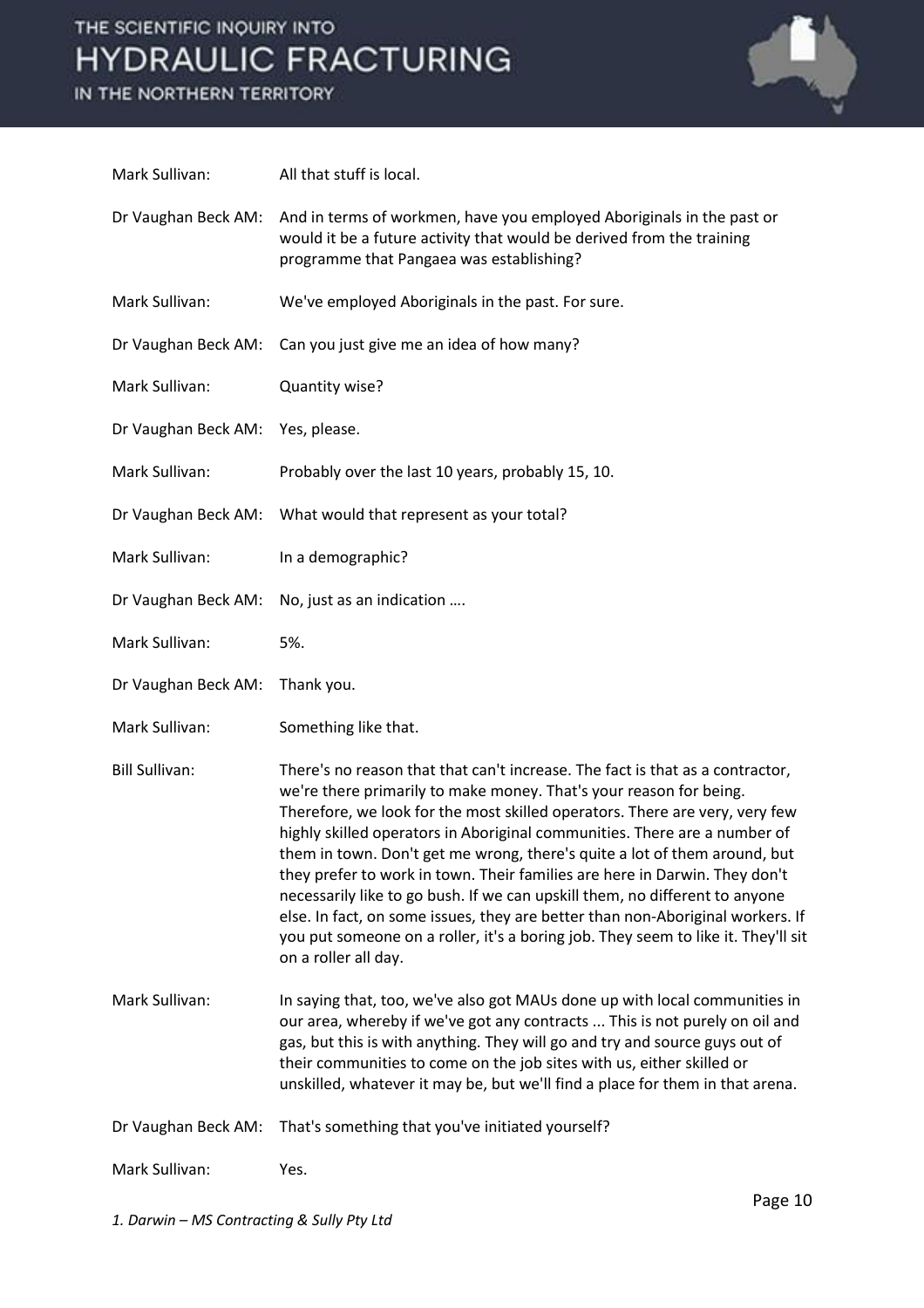IN THE NORTHERN TERRITORY

Hon. Justice



| Dr Vaughan Beck AM: To help develop that programme that you're developing, what could further |
|-----------------------------------------------------------------------------------------------|
| assist you to upscale the programme?                                                          |

Mark Sullivan: The Pangaea/MS training facility that we ran in 2015, that's the starting of it. That's just the initial stages of getting the ball rolling. The biggest thing with employing Aboriginal people is that you have to form a nucleus as such. To try and get one to come along or two to come along and stay the duration is very hard. You have to start to build a nucleus, which then forms attitude. Then the outside communities to that, all of a sudden, they start to see this and they want to be a part of that as well. You create a culture is the word I'm trying to look for.

> Once you've got that culture established, you've got five, six, ten or a dozen people on a site. All of a sudden, you've got them there all year. Whereas if you've just got one here and one there and so forth, it's very hard to keep them. They're very tied to their roots, their family roots, etc. The more culture then you can invest into that, the better it happens. You have to have a starting point, and the starting point to move forward was the operation that we started with Pangaea.

Rachel Pepper: Can you give me a bit more information about that?

Bill Sullivan: The whole concept that we came up with that training programmes where you're going to be working in a remote area, living in a remote camp, doing three on/one off or four on/two off, whatever it might be, whether they be Aboriginal or non-Aboriginal, running those sort of programmes in Darwin or in Katherine is just a complete and utter waste of time. They start at 8:00 in the morning. They have a cuddle or whatever it is and then they go into doing a bit of stuff out in the back yard with a ... Then they have lunch and they do all this. They get out onto the site and the first thing, they pick up one of these and say, "I've .. Where's the label Chicken chop. "It aint here mate."

> This, we start at 6:00 in the morning. We knock off at 6:00 at night. We do 12-hour days. Why we developed at Flying Fox because it is in a remote area and we have the accommodation. We have all the facilities. It's set up exactly as our remote camps are set up. As I said, it's got registered kitchens and registered boarding house status as well. We run the training programmes there exactly the same as we run them on the work site. Breakfast is at 5:30 in the morning. They start at 6:00. They do their prestart meetings. They go to work. They do the pre-start on whatever machines we might be using.

> Then they go out and they actually do something. We go out onto one of the roads on the station, for instance, and say, "Righto, over the next six weeks, you are going to construct 5K of that road. If you mess it up, it doesn't matter. We'll just go back and do it again. It's a training programme."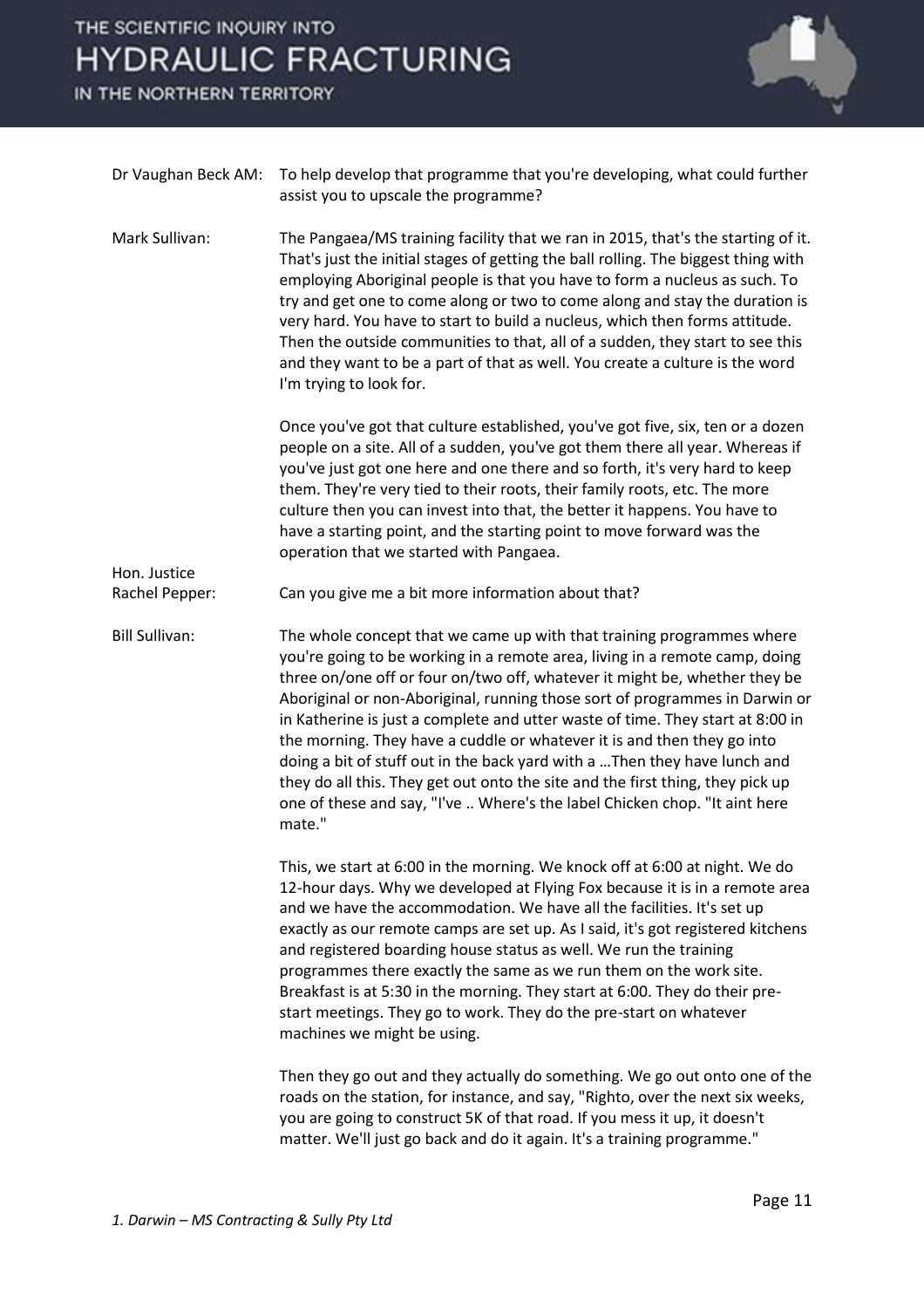

 We run all those exactly as we would run them on site including ... This is extremely important ... Radio communication. You get Aboriginals out of the community and you get them trying to talk on a public radio. When I'm saying public, there's 20 machines on that. They don't like doing it. They get all shy. They do all these sorts of things about it, but getting them used to that, getting them used to the lingo that is used over the radio because it is constant ... If you've got three graders and two water trucks in a row working on one stretch of road, your drivers are talking to each other about wanting more water, "There's too much water," "I'm turning," "I'm doing this." You have to get them used to that otherwise you chuck them on out into a machine and they freeze, and they cause problems, usually cause accidents.

 I can remember we at one time hired a local water truck driver who'd been through a training course. Unless there's a standpipe there, he didn't know how to fill a truck up with water. When I asked him about it, he said, "Oh, but 10 of us done this." "How long?" "Three days." That's the sort of training and then they send these people out and tell them, "You've got to give them a job." Quite frankly, they're useless. It doesn't matter what race or religion they are. They're useless. You have to run them through the correct types of training programmes.

 The other thing that happens at Flying Fox with the training there is they get used to the fact that they are working with other people. They have to have a bogey in the morning, in other words, they have to shower. They have to come into breakfast presentable because you're working with 40 or 50 people. They have to observe all our social niceties that go with living in a camp. Running them through Flying Fox for six weeks gives them the opportunity to actually learn all those things.

 One of the worst things you can do to someone, an Aboriginal say, who's trained in town is drop him in a camp without a proper pre-training of what that camp life is going to be like. Usually by the third morning, they're out on the road thumbing a lift. I've seen that happen in mine sites around the Northern Territory for 40 years. It just does not work.

Mark Sullivan: Essentially, it's work ready. Work ready is the type of input that we try and put through. Hon. Justice Rachel Pepper: With the 2015 training camp, did that run to completion? How many

Aboriginal people, A, went through that and how many then were ... ?

Mark Sullivan: 17 went through it, and 16 completed. There's always an attrition rate, but that was surprising to all of us on the outcome of that. I do believe it was about that culture because we had so many of them there. They weren't all from the same area too. They were from Tennant Creek to the Roper area or Mataranka area. There was quite a wide range there, but once you form the culture ... We also had mentors there as well, but we made sure that we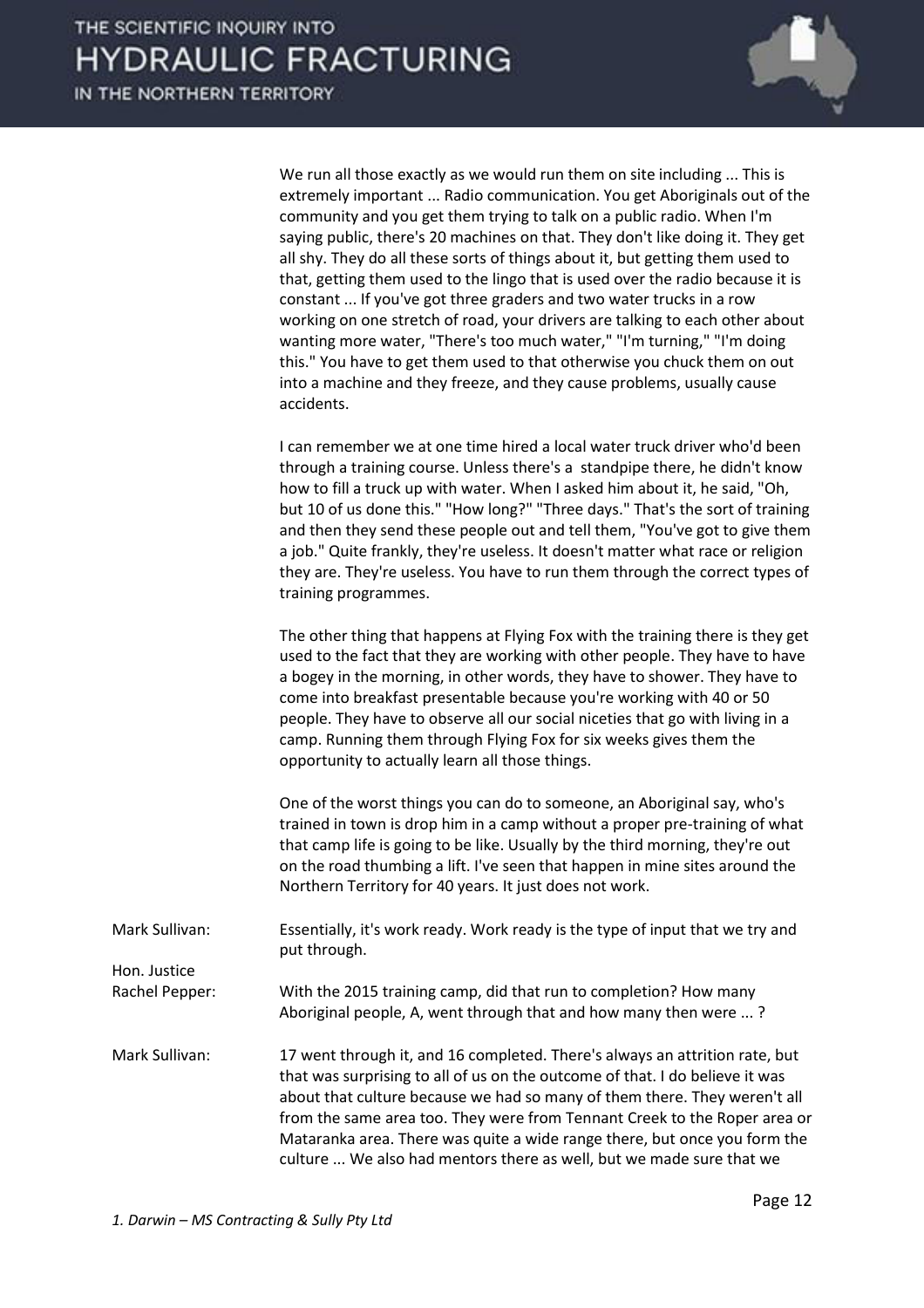IN THE NORTHERN TERRITORY



sourced the right mentors to do those sort of jobs. If someone's dragging the chain a bit, they get in there and, "Come on, pick it up a bit." It is about setting that culture.

- Dr Vaughan Beck AM: Could I clarify that? At the end of the programme, was there any formal certificate that they came out with or it was just-
- Bill Sullivan: Yes.
- Dr Vaughan Beck AM: A general training?
- Bill Sullivan: No, they all end up with a Certificate 2 in Resource Infrastructure.
- Dr Vaughan Beck AM: You are a registered training organisation?
- Bill Sullivan: No, we had a registered training organisation comes in and runs the actual training. We actually manage the programme. We provide all the resource, but we do not ... We have registered trainers come in and do it, but they do it to the way we want to do it.
- Dr Vaughan Beck AM: Good.

Ms Jane Coram: Do you know how many of those participants are now employed?

Mark Sullivan: I couldn't tell you off the top of my head. Every now and then I will get fellows ringing us up wondering what's happening, "When's Pangaea going to start?", etc. Those sort of things. If we were still going, we would have those guys on. We'd have some of those guys on for sure. As Bill said earlier, on there, we've gone from 50 odd men or so back to three.

Rachel Pepper: Yes, Mr Priestly.

Professor

Hon. Justice

Brian Priestly: We've heard that in some other regions, particular in Queensland, where the gas industry was rolled out, that it was somewhat unregulated and led to a boom and bust situation in some areas. Do you think it would be important if gas industry development was to occur in Northern Territory that there be some sort of regulation of the pace at which it rolls out?

Mark Sullivan: Personally, no, I don't think so because of the scale in the type of operation being coal seam versus shale. The shale operation is a lot longer, a lot longer process, etc. Plus, we don't have the infrastructure for a rapid movement really anyway. We're starting from a virgin canvas, so to speak. The boom and bust situation now, personally I think that can be measured governmentally wise by putting incentives in there, say tax incentives for people to relocate, decentralise ... This is on a federal basis obviously as well. For decentralisation with tax incentives, tax breaks, etc, to promote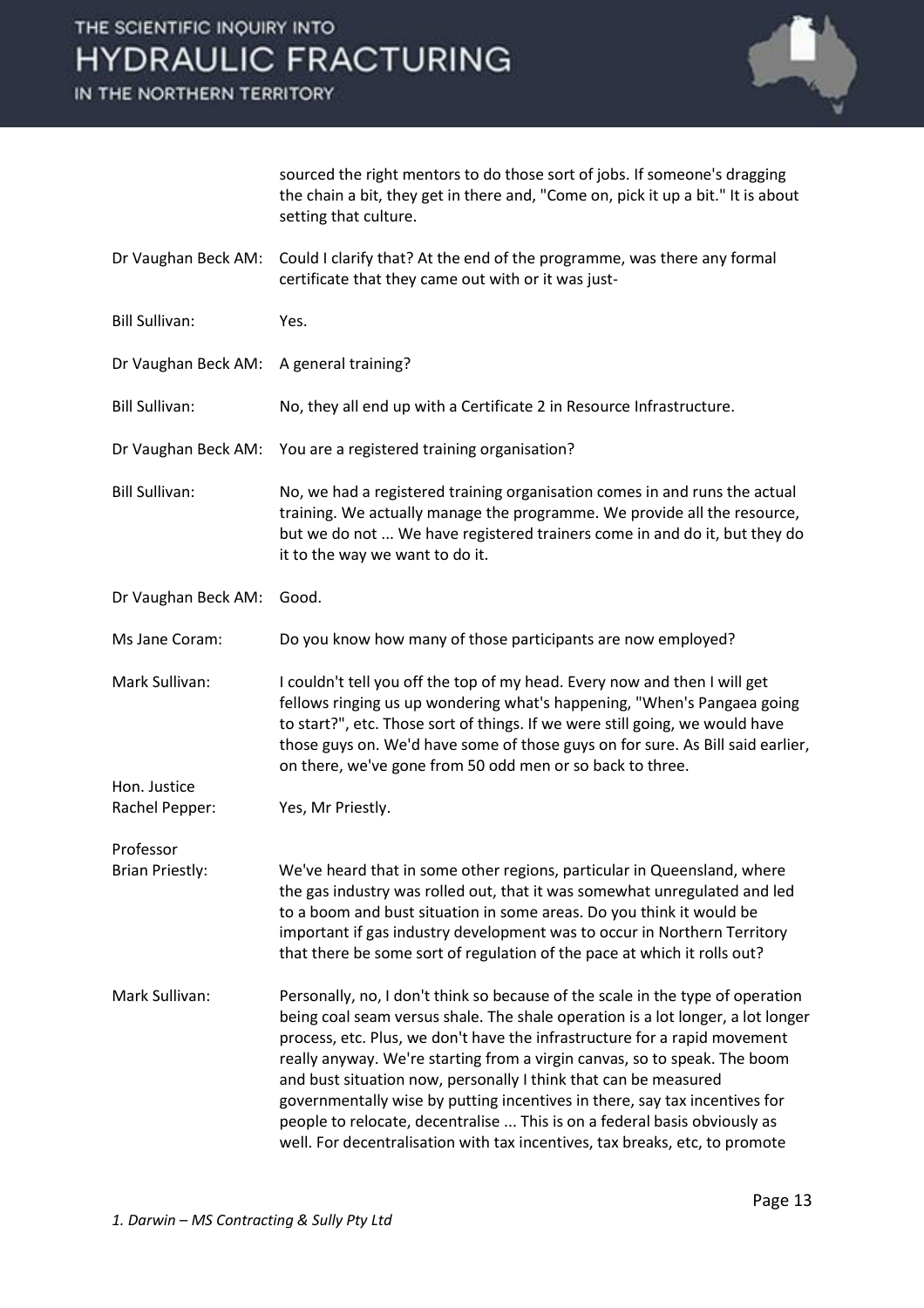

those sort of things and get people to move to the likes of the Northern Territory and regional Northern Territory.

 I will say that if let happen, a boom and bust situation could happen if the government let's it happen, but there's negatives....to counteract that. The biggest problem we have with the Northern Territory at the moment is population and it's decreasing. It's not increasing. In order for us to have growth, we have to have an increase in population. We're not going to have ... without that. We will consistently be a fly in/fly out state, so we need people to move here. We need people to reside.

 One of my ideas would be tax breaks, etc and so forth. Also, not on a personal basis, not on an employee basis, but also on an employer basis. For companies to be able to relocate their businesses, set up offices in Darwin, have their key management people reside here, etc, and those sort of things. I think that can be managed.

Bill Sullivan: I've actually been through two gas boom and bust operations. One was the first gas plant here on the Darwin Harbour. The other one's the one that's being built currently. I've also spent some time in Queensland there. I know what the boom and bust done to the towns of like Wallumbilla and Roma. The big contrast to that in the Northern Territory is that where the Beetaloo Basin is there are no towns. We will be setting up separate camps and, as I said before, Larrimah and Daly Waters have the potential to revitalise as supply depots, but there is no town there that would increase their population by 500% for five years.

> The boom and bust in the gas was not actually a boom and bust in the gas in Queensland and those places. It was similar to the so-called mining boom. It was a construction boom. It was when they were building the actual infrastructure ... The gas is still going. It's still there. It's the pipelines that they put the big camps up. There's a 200 men camp and a for sale sign at Wallumbilla for the last three years. They haven't been sold yet. I come from that area. I come from .... originally. Wallumbilla was 50 people, and then suddenly it was 500 people or 1,000 people or whatever. Then it went back to being 50 people again. Same with Chinchilla, all those places, but that was construction. With construction of the gas fields in the Northern Territory, they're going to be isolated.

Rachel Pepper: Yes, Dr. Ritchie.

Hon. Justice

Dr David Ritchie: Bill, just listening to your discussion about the need to establish a culture within the workforce and just knowing your background and having been over to Queensland and seen how some of this doesn't work, I'm just thinking that would ... Just comment on this and think about it. Do you think that your success with the Aboriginal workforce is partly due to the fact that you're coming from a pastoral background and able to tap into that long history of Aboriginal people being very comfortable in that industry and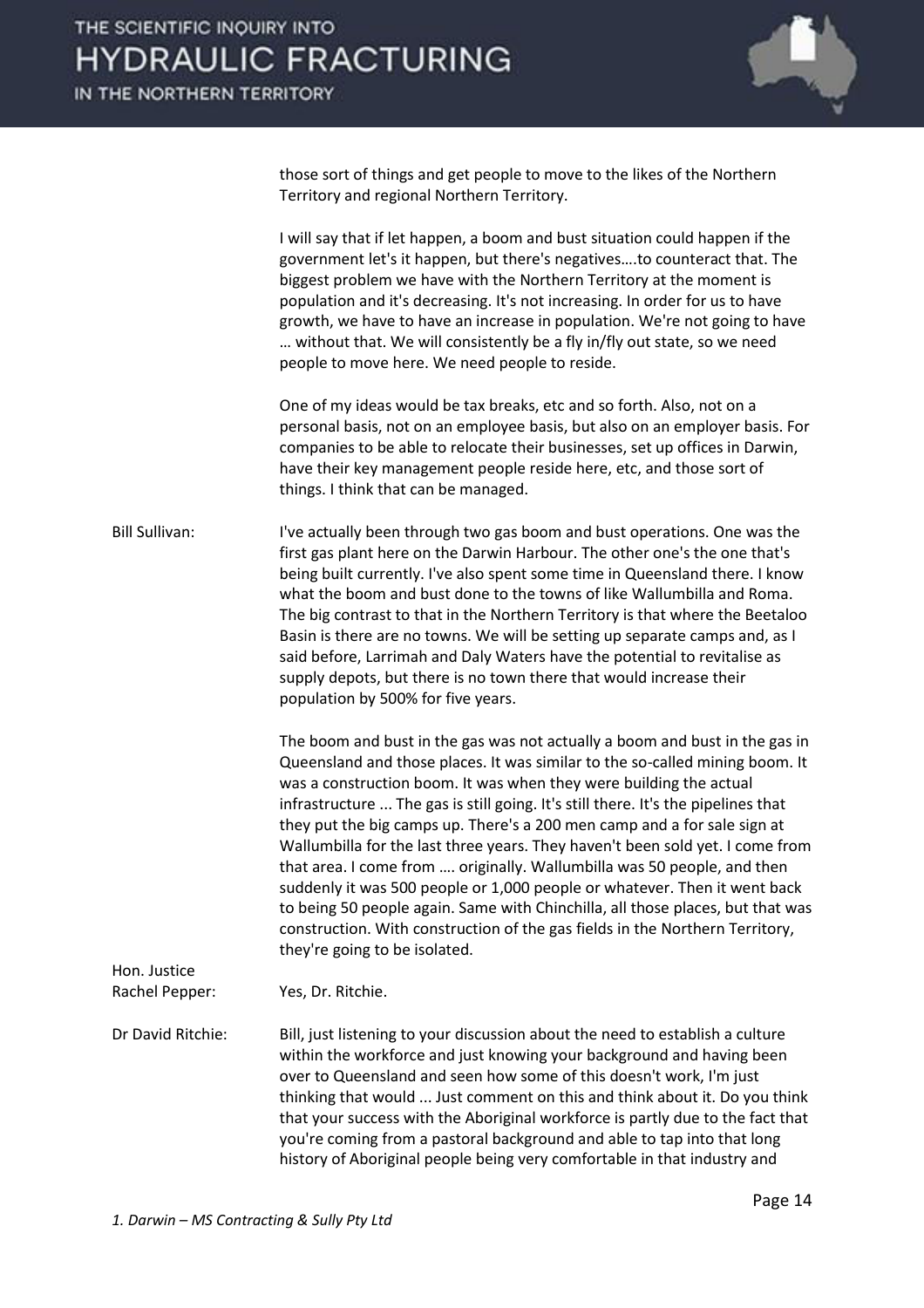IN THE NORTHERN TERRITORY



you're being able to take that and then use them in this new industry? I suppose my point is would you recommend that the gas industry needs to collaborate with the pastoral industry to really get the real benefit out of a rural workforce?

Bill Sullivan: Absolutely. It comes back to two things. It is our background in the pastoral industry and our long-time history here in the Northern Territory and the Kimberley. We've been employing Aboriginal people since I came here in 1966 or something like that. It's been a long time. We actually know a lot of these people, but the other thing that is important ... This is totally politically incorrect, I can guarantee you. We know how to sit down with a black fellow under a tree and eat a rib bone and talk to him. Most of the people out in the city go there and they have this hangup about culture and, "We must do this," and the victim mentality and all the rest of it doesn't work. The Aboriginal people can see straight through that. They just say, "Oh righto, you're going to give us some money to go to training. Yeah, give us 500 bucks. We go to training for a week. I don't do anything with it." They sit down and talk to us, they know we're fair dinkum.

Mark Sullivan: I think you're right, though, with the connection between trying to form that unity, but probably not just a pastoral basis that helps us. It's just being local. They know who we are. We pass them on the road every day. That is probably one of the big things in this which we haven't mentioned too much on in the presentation. If or when the industry takes place, is how the government control ... This is another thing that the government can control is companies coming up here and whether they bring all their services and all their employees from the East Coast or it's put on them that there's a buffer on there. They have to use 30% or something or local people and they have to prove that. There's a process order, something like that, to prove that. Those mechanisms need to be put in place so in other words local people get used, local communities get used and then we can start to build on this deal in the training side of things and employ local people.

Barry Hart AM: Do you have any examples around Australia of that process, that government-controlled process?

Mark Sullivan: Not really.

Professor

Bill Sullivan: I can give you some examples, just not going onto the Aboriginal thing, but onto the pastoral side of using locals, we worked with a company in Central Australia a few years ago in 2013, ... We got up onto some ... We won't mention the names of the cattle ... but we got up onto ... Highway there. We were under the control of the company man, who they'd brought out of the Surat Basin.

> Their water was very, very scarce. We had a couple of drill pads and some roads to build up there. Under their instructions, our people actually went onto a station without permission and took water. This caused all the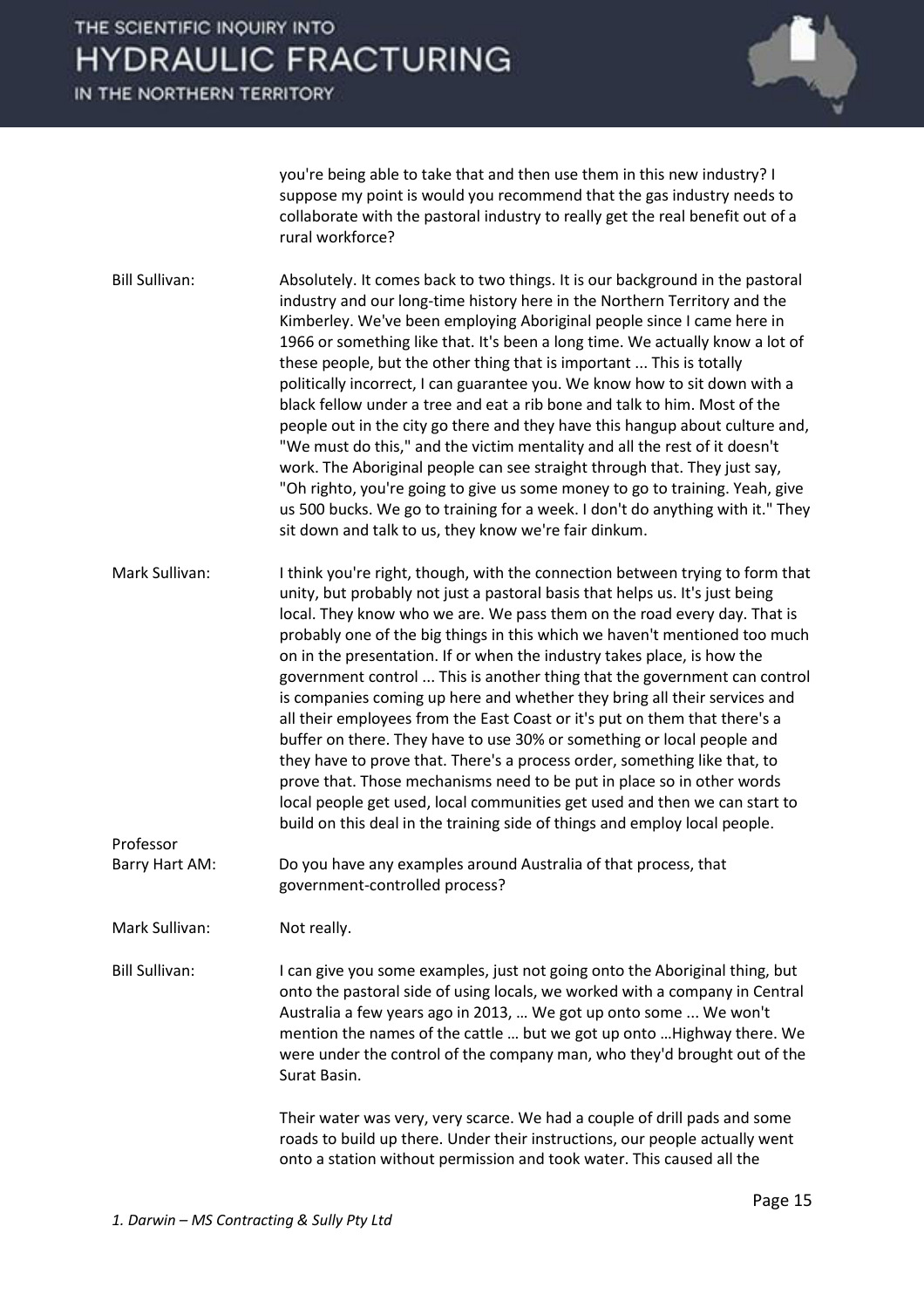

ructions in the world, I can assure you. We were barred ... The company was barred, not us, from actually accessing any water there whatsoever. We sat down for six weeks. They were paying us stand-down money while they were trying to figure out what they were going to do. They didn't have the faintest idea what they were going to do.

| Mark was at Flying Fox. I was up here. He rang me up. We had a             |
|----------------------------------------------------------------------------|
| conversation on the phone. We found a name for a main road supervisor in   |
| Tennant Creek. We contacted him and said, "Have you got any bores out      |
| there on the  Highway?" He said, "Yep, there's one out there. You can use  |
| it. It's 10Ks from your camp. I went past there the other day." Mark flew  |
| down in a helicopter, found the bore, rang me up. I ordered pumps out of   |
| Mount Isa. We run a hot shot, run out there. Within 24 hours, we had water |
| coming out of a hole.                                                      |

 We done the thing and we got it done. That's the difference and the fact is that ... Then Mark went back there and smoothed it all over the pastoralists because it was .... war. Mark can probably tell you more on that, but that is an example of local people knowing people who you can actually pick up the phone.

 Same thing happens with access onto pastoral properties. Companies from interstate come here, they usually got a company label on their shirt and a tie on and a brand new pair of moleskins and a hat that's never been worn before. They go down with a big pile of papers and say, "Right, we need you to sign all this. We want to come onto your property." They're just told to get lost usually. The difference is we can pick up the phone say, "Yeah, we want to come down ... mate. What time smoko on Thursday"I don't know. Come down afternoon," whatever. We work out a time.

 We go down there. We usually pick up the local papers on the way up. Take them and sit and have a cup of tea talking about cattle, horses and pasture for about two hours. Then you actually get onto the subject. .... "Yeah, no worries. What's your problem?" We don't have a problem. We've never been refused access to a pastoral property yet.

| Hon. Justice<br>Rachel Pepper: | Yes, Dr. Andersen.                                                                                                                                                                                                                                                                                                                                                                           |
|--------------------------------|----------------------------------------------------------------------------------------------------------------------------------------------------------------------------------------------------------------------------------------------------------------------------------------------------------------------------------------------------------------------------------------------|
| Dr Alan Andersen:              | The panel's heard a great diversity of views from pastoralists on fracking in<br>the NT. Of course, Cattlemen's Association does not support fracking. I was<br>wondering, what are your thoughts on the concerns that other pastoralists<br>have about fracking?                                                                                                                            |
| Mark Sullivan:                 | I think a lot of comes down to what I mentioned earlier on is everyone in<br>Australia has a say on what we can do on our land. There is a lot of<br>propaganda out there. There's a lot of issues out there. You go to Central<br>Queensland and pull an example out of there and try and bring it back here<br>and use it in the Northern Territory about say our relationship between the |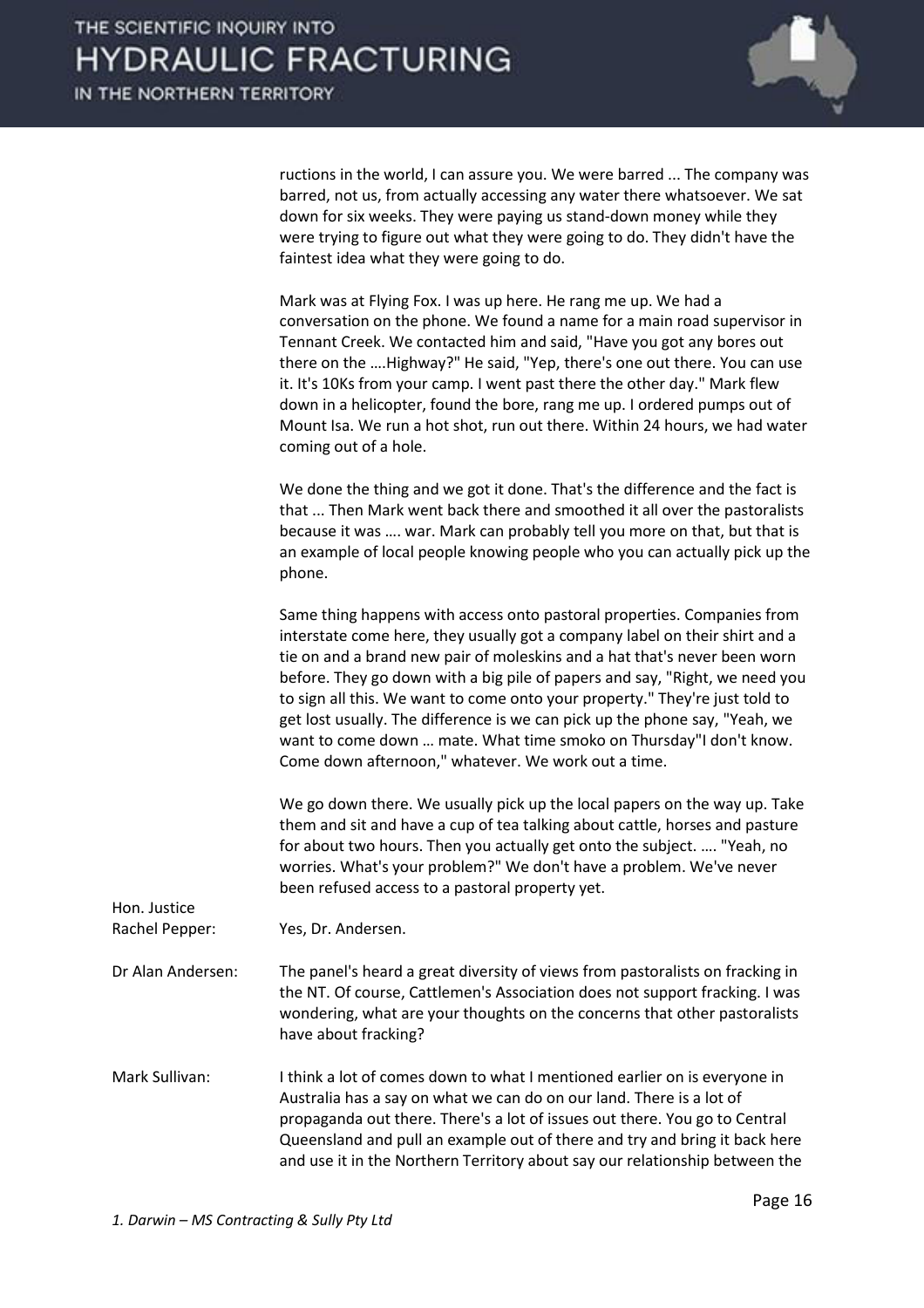

pastoralists and our exploration community as such. I guess those issues are there.

 All I can say on my side is I've never struck that and by wearing both hats, I'm on both sides of the fence. As Bill was just saying, every property that we've dealt with, we've never had a issue. The operators that we're providing services to, they've never had a issue. If there is issues, most of the operators that we work with come to us and say, "How do we fix this? How do we get to an agreement on this deal?" We go and sit down and talk with them, bring the issues up. It's a basic scenario.

 I guess the biggest contribution that we can get as a pastoralist out of exploration ... Forget about production for this stage ... Is infrastructure for development that you can get put on your property. Any infrastructure that you can get put on your property is an asset. That's what's been the discussions that we've had. I guess they all come down to exactly like the example about the road we put into the cattle yard. That was a CPC property. That yard had never ever been able to get a truck to it. There's an example. CPC weren't quite pro on the oil and gas side of things, yet we're there putting infrastructure on the property and they've got a yard now that they can truck cattle directly out of. That's just an example of what does happen.

 Everyone's got their opinions. I think everyone does have their opinions, but being that one person owns the top of the land and a totally separate entity owns the bottom side of the land, there's an issue there, and we have to work around it. I think the idea of vetoing these sort of things, I just ... We'll be here and we'll be still here 20 years time talking about that I think.

Bill Sullivan: I'm quite happy. I got a smaller place just outside of Katherine, which has one bore and the rest of the places run on springs. The place I got at Berry Springs here, I run more than a beast to the acre on that, which is unique for the Northern Territory. It's all natural water except the house pool. I'm quite happy to have someone put a drill down there and frack it.

> When you go down to the Cooper Basin and look at the gas wells down there, half of them go through tributaries of the Great Artesian Basin. Then last year, the Queensland government in Santos done a report on that. There has been no problems in 15 years. It's one of the most precious underground water resources in Australia, and I'm quite happy to have them frack it. Properties that I own, no problems at all.

> I know how it works. I think this is a lot of trouble with pastoralists is ... The internet's probably got a lot to do with it. You can find whatever you want on there, and whatever you want to believe you can believe. Mark and I've been involved in both sides of this industry. We know exactly what happens down that hole. The other point that is extremely interesting is that Pangaea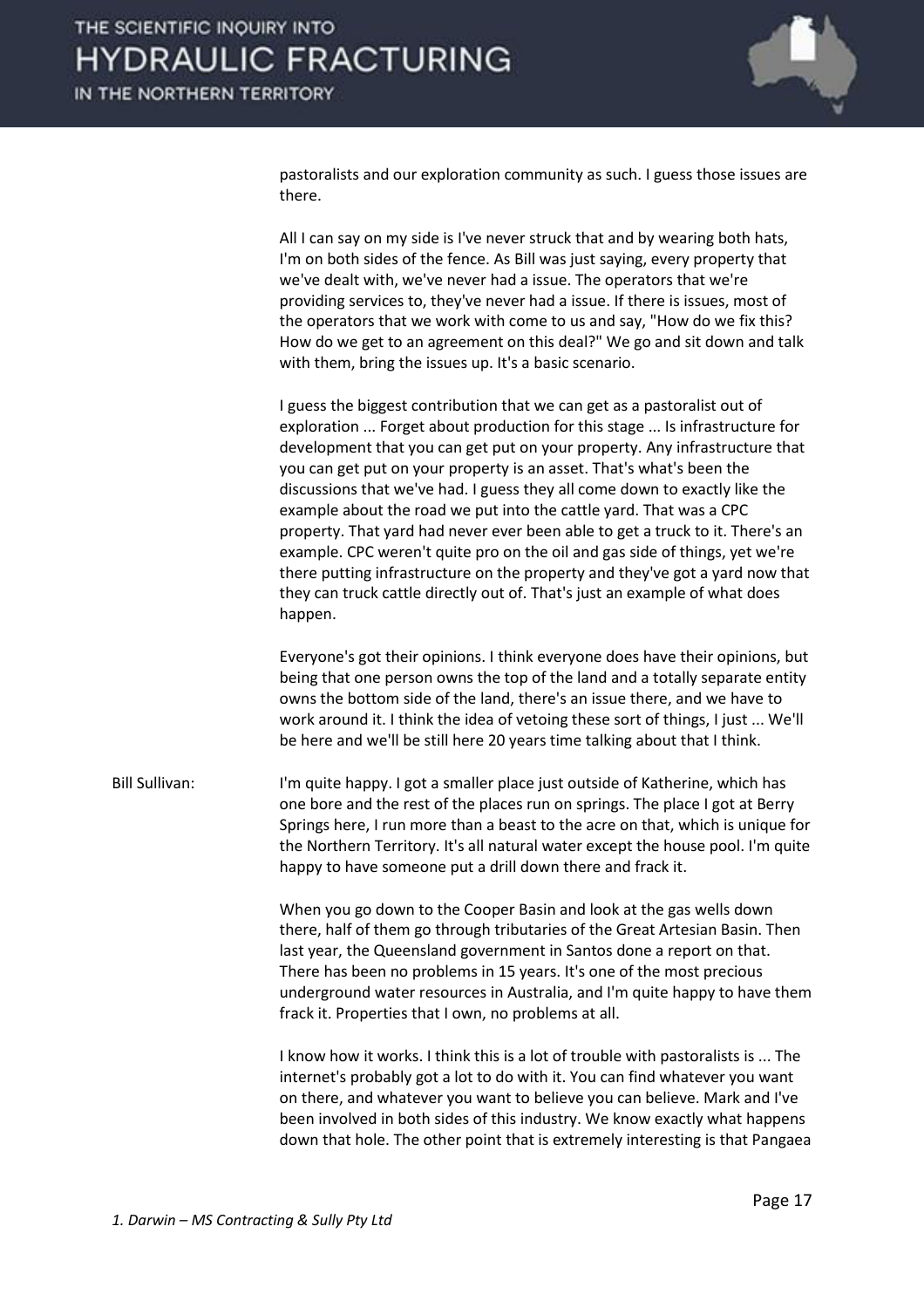IN THE NORTHERN TERRITORY



and APPEA run workshops for two hours, three hours at a time all up and down the track here. When was that? Eight months ago, last year, wasn't it?

| Mark Sullivan:                 | Yeah.                                                                                                                                                                                                                                                                                                                                                                                                                                                                                                                                                                              |
|--------------------------------|------------------------------------------------------------------------------------------------------------------------------------------------------------------------------------------------------------------------------------------------------------------------------------------------------------------------------------------------------------------------------------------------------------------------------------------------------------------------------------------------------------------------------------------------------------------------------------|
| <b>Bill Sullivan:</b>          | I never seen any cattlemen there that are objecting to the exploration on<br>their land. None of them attended that, and it wasn't bias I can assure you.<br>It was run by engineers who showed exactly what happens down that hole<br>and how they go about it. No one came along to actually see for themselves<br>where it come along. I never seen one person  Sorry, I did, the Labour<br>candidate for Katherine attended one down there. I never seen any other<br>person from the government actually turned up to see how this was done.                                  |
|                                | Several of them that I've spoke to, I've asked them if they know what the<br>process is, and they say, "No. It's bad." No one's going out to inform<br>themselves. I never seen the Cattlemen's Association, and I attended nearly<br>all of these things. Never seen the NTCA actually send an attendee along to<br>those workshops. A lot of them are speaking in ignorance.                                                                                                                                                                                                     |
| Hon. Justice<br>Rachel Pepper: | If the government lifts the moratorium, do you think there needs to be<br>education, pastoralists, one, from I guess the engineering side and, two<br>This came up in our recent trip to Queensland was too about what rights<br>they do have, how they can negotiate with gas companies, how they can<br>plan if the government lifts the moratorium, how they can be better<br>prepared? It certainly struck me that perhaps earlier on in Queensland there<br>was none of this preparation, none of this information and landholders were<br>really put at a real disadvantage. |
| Mark Sullivan:                 | Definitely. I think I made mention of that in my written submission. There<br>needs to be a framework-                                                                                                                                                                                                                                                                                                                                                                                                                                                                             |
| Hon. Justice                   |                                                                                                                                                                                                                                                                                                                                                                                                                                                                                                                                                                                    |
| Rachel Pepper:                 | You did.                                                                                                                                                                                                                                                                                                                                                                                                                                                                                                                                                                           |
| Mark Sullivan:                 | Established by the government and basically just a dot-point streamlined<br>situation. You start at one and work your way through. Every exploration<br>company is on that same page. They don't have their own process. The<br>government initiates the process and says, "This is how you go and get an<br>approval to drill a hole. This is how you go and get your access done. This is<br>the order that it has to be taken place in."                                                                                                                                        |
|                                | That is one standard format that is structured that anyone can look up<br>online so the pastoralists can look it and up and say, "Here's the process." If<br>someone turns up on their doorstep and they've done D before they've<br>done A, you go, "Hang on, you haven't done this." It's transparent. It's out                                                                                                                                                                                                                                                                  |